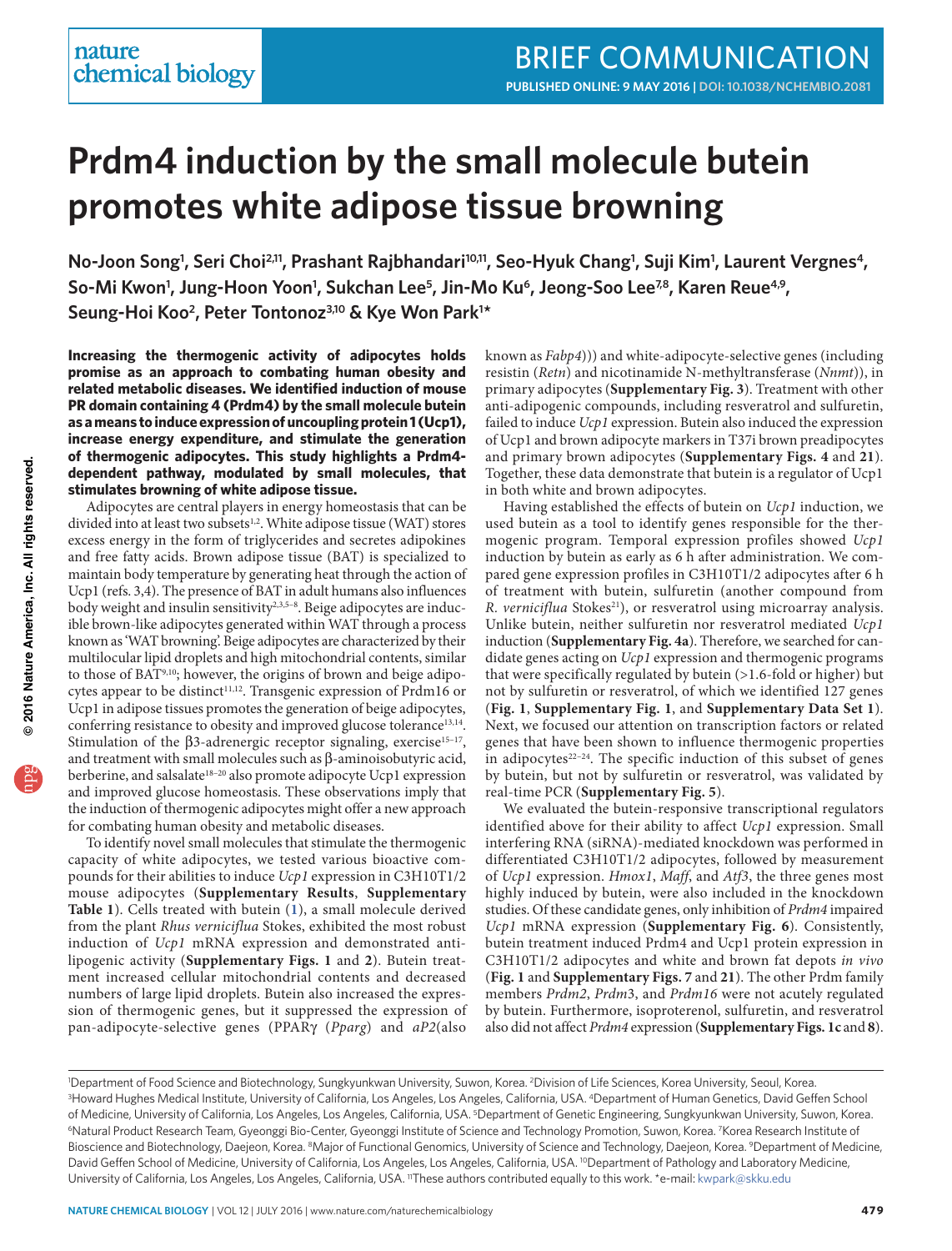## brief communication **Nature chemical biology [doi: 10.1038/nchembio.2081](http://dx.doi.org/10.1038/nchembio.2081)**



<span id="page-1-0"></span>**Figure 1 | Identification of Prdm4 as a butein-induced gene.** (**a**) Geneexpression profiles of C3H10T1/2 differentiated adipocytes treated with butein, resveratrol or sulfuretin for 6 h. (**b**) Expression of Prdm4 and Ucp1 proteins in C3H10T1/2 adipocytes treated with butein. Uncropped images of blots are shown in **Supplementary Figure 20**.

Based on this *in vitro* and *in vivo* evidence, we selected Prdm4 for further investigation.

To investigate the roles of Prdm4 in preadipocytes, we transfected 3T3-L1 preadipocytes and C3H10T1/2 cells with two siRNAs targeting Prdm4. After induction of differentiation, the Prdm4-silenced cells exhibited enhanced lipid accumulation and increased expression levels of pan-adipocyte and white-adipocyte-selective genes as compared to control cells (**Supplementary Fig. 9**). Prdm4-silenced C3H10T1/2 adipocytes also showed

reduced expression of Ucp1 and decreased mitochondrial mass (**[Fig. 2a](#page-1-1)**). Basal oxygen consumption rates (OCR) were decreased in Prdm4-silenced C3H10T1/2 adipocytes. Sequential treatments with compounds that modulate mitochondrial function also revealed decreases in basal, uncoupled respiration and maximal mitochondrial respiration in C3H10T1/2 preadipocytes and adipocytes (**[Fig. 2b](#page-1-1)** and **Supplementary Figs. 10**  and **21**). Silencing Prdm4 in brown adipocytes similarly inhibited the expression of thermogenic genes (**Supplementary Figs. 11**  and **22**). Conversely, forced expression of Prdm4 induced *Ucp1* and mitochondrial biogenesis (**[Fig. 2c](#page-1-1)** and **Supplementary Fig. 11c**) but suppressed pan-adipocyte and white-fatselective genes (**Supplementary Fig. 12**).

To test whether Prdm4 is required for the action of butein, we treated control and Prdm4 knockdown cells with butein. The effect of butein on expression of *Nnmt*, *Retn*, and *Ucp1* and the induction of mitochondrial mass were blunted in C3H10T1/2 cells transfected with Prdm4 siRNA (**Supplementary Fig. 13**). The stimulatory effects on Ucp1 expression and mitochondrial mass were not further enhanced by butein treatment in Prdm4-overexpressing cells (**Supplementary Fig. 13**). These data illustrate that Prdm4 can recapitulate both butein's inhibitory action on lipogenesis and its stimulatory action on WAT browning.

.<br>To investigate the potential role of Prmd4 in obesity, we examined *Prdm4* mRNA levels in mice with diet-induced obesity. Levels of *Prdm4* mRNA were decreased in epididymal

(eWAT) and inguinal white adipose tissue (iWAT) and BAT of obese mice. *Prdm4* expression was consistently lower in the eWAT of diabetic *db/db* mice as compared to non-diabetic control mice (**Supplementary Fig. 14**). These observations suggest a potential link between Prdm4 and metabolic diseases. To assess whether modulation of Prdm4 levels *in vivo* may influence obesity and glucose homeostasis, C57BL/6 mice fed a high-fat diet (HFD) were randomly divided and injected intraperitoneally with validated Prdm4 antisense oligonucleotides (ASO) or control ASO twice per week (25 mg per kg body weight per dose) for 6 weeks. The Prdm4 ASO reduced *Prdm4* mRNA by 38% in eWAT and 15% in the liver, but did not alter levels in skeletal muscle. Treatment of HFD-fed mice with Prdm4 ASO enhanced HFD-induced body weight gain and WAT mass as compared to those in the control-ASO-treated mice (**[Fig. 3a](#page-2-19)** and **Supplementary Fig. 15**). Body weight gain in the Prdm4 group was associated with impaired glucose tolerance and insulin sensitivity (**[Fig. 3b](#page-2-19)** and **Supplementary Fig. 15**). We also measured food intake and energy expenditure before body weights started to diverge in control-ASO- and Prdm4-ASO-treated mice (treated for 2.5 weeks). Food intake and physical activity were similar in control and Prdm4 groups (**Supplementary Fig. 16**). Body temperature was significantly lower in the Prdm4-ASO-treated mice (36.32 °C) than in controls (36.72 °C), suggesting that Prdm4 affects thermogenic regulation *in vivo*. Consistently with this, Prdm4-ASO-treated mice had lower energy expenditure, O<sub>2</sub> consumption, and CO<sub>2</sub> production than control-ASO-treated mice (**[Fig. 3c](#page-2-19)** and **Supplementary Fig. 17**). Prdm4 ASO mice showed lower expression of thermogenic genes and elevated expression of *Nnmt* and *Retn* (**Supplementary Fig. 18**). Reduced Ucp1 and Prdm4 mRNA and protein levels were also observed in the eWAT of Prdm4-ASO-treated mice



<span id="page-1-1"></span>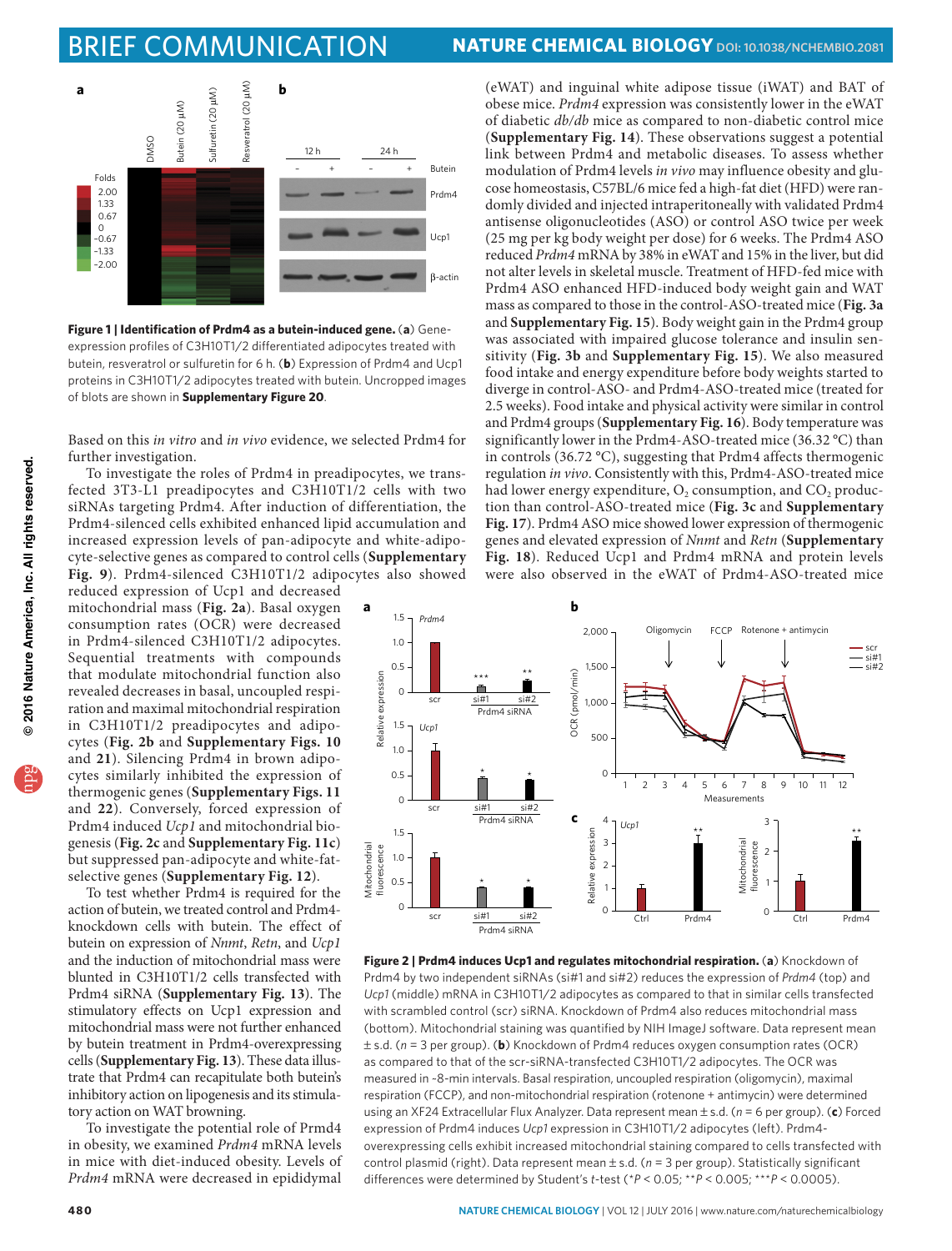

#### <span id="page-2-19"></span>**Figure 3 | Effects of Prdm4 knockdown in HFD induced obese mice.**

(**a**,**b**) C57BL/6 mice on a HFD were treated with Prdm4 or control (Ctrl) ASO twice per week (2.5 mg per kg body weight per dose) for 6 weeks. (**a**) Body weight gain in control- and Prdm4-ASO-injected groups. Data represent mean ± s.d. (*n* = 6 per group). (**b**) Results of glucose tolerance test in control- and Prdm4-ASO-injected groups. Data represent mean ± s.d. (*n* = 6 per group). (**c**) Mice were treated with Prdm4 or control ASO for 2.5 weeks and energy expenditure was measured before body weights started to diverge. Left, 24 h energy expenditure in Prdm4-ASO- and control-ASO-treated mice. Right, averages of dark and light periods of energy expenditure. Data represent mean ± s.d. (*n* = 5 per group). Statistically significant differences between the control and Prdm4 groups were determined by Student's *t*-test (\**P* < 0.05; \*\**P* < 0.005).

(**Supplementary Figs. 19** and **22**). Together, these data highlight the importance of Prdm4-mediated cascades in thermogenic responses and metabolic diseases.

The Prdm4-related factor Prdm16 is a key inducer of brown adipocyte formation and of beige fat formation in white fat depots<sup>[11,](#page-2-8)[13,](#page-2-10)[17,](#page-2-13)[25](#page-2-20)</sup>. Adipose-specific deletion of Prdm16 is reported to cause obesity with insulin resistance in HFD-fed mice<sup>[13](#page-2-10)</sup>. Another study demonstrates that Prdm3 and Prdm16 double-knockout mice display severely reduced expression of brown-fat-selective genes compared to wild-type mice, along with induction of white-fatselective genes<sup>17</sup>. However, BAT development is still intact after the concurrent deletion of Prdm16 and Prdm3, suggesting the involvement of a functionally redundant protein that has yet to be identified. In line with this speculation, our studies identify Prdm4 as another Prdm-family member that can participate in the brown and beige fat programs.

In conclusion, we showed that Prdm4 knockdown in adipose tissue exacerbated diet-induced obesity, revealing adiposespecific effects of Prdm4 in obesity and thermogenesis. On the basis of this study, we expect that Prdm4 regulation by natural or synthetic compounds could be an alternative therapeutic approach for obesity and metabolic diseases.

Received 10 May 2015; accepted 17 March 2016; published online 9 May 2016

#### **Methods**

Methods and any associated references are available in the [online](http://dx.doi.org/10.1038/nchembio.2081)  [version of the paper.](http://dx.doi.org/10.1038/nchembio.2081)

**Accession codes.** Microarray data sets were deposited at the Gene Expression Omnibus (accession number [GSE76672](http://www.ncbi.nlm.nih.gov/geo/query/acc.cgi?acc=GSE76672)).

### **References**<br>1 Tontonoz **F**

- <span id="page-2-0"></span>1. Tontonoz, P. & Spiegelman, B.M. *Annu. Rev. Biochem.* **77**, 289–312 (2008).
- <span id="page-2-1"></span>2. Peirce, V., Carobbio, S. & Vidal-Puig, A. *Nature* **510**, 76–83 (2014).
- <span id="page-2-2"></span>3. Spiegelman, B.M. & Flier, J.S. *Cell* **104**, 531–543 (2001).
- <span id="page-2-3"></span>4. Cannon, B. & Nedergaard, J. *Physiol. Rev.* **84**, 277–359 (2004).
- <span id="page-2-4"></span>5. van Marken Lichtenbelt, W.D. *et al. N. Engl. J. Med.* **360**, 1500–1508 (2009).
- 6. Nedergaard, J., Bengtsson, T. & Cannon, B. *Am. J. Physiol. Endocrinol. Metab.* **293**, E444–E452 (2007).
- 7. Cypess, A.M. *et al. N. Engl. J. Med.* **360**, 1509–1517 (2009).
- <span id="page-2-5"></span>8. Virtanen, K.A. *et al. N. Engl. J. Med.* **360**, 1518–1525 (2009).
- <span id="page-2-6"></span>9. Wu, J. *et al. Cell* **150**, 366–376 (2012).
- <span id="page-2-7"></span>10. Rosenwald, M., Perdikari, A., Rülicke, T. & Wolfrum, C. *Nat. Cell Biol.* **15**, 659–667 (2013).
- <span id="page-2-8"></span>11. Seale, P. *et al. Nature* **454**, 961–967 (2008).
- <span id="page-2-9"></span>12. Timmons, J.A. *et al. Proc. Natl. Acad. Sci. USA* **104**, 4401–4406 (2007).
- <span id="page-2-10"></span>13. Cohen, P. *et al. Cell* **156**, 304–316 (2014).
- <span id="page-2-11"></span>14. Feldmann, H.M., Golozoubova, V., Cannon, B. & Nedergaard, J. *Cell Metab.* **9**, 203–209 (2009).
- <span id="page-2-12"></span>15. Ghorbani, M. & Himms-Hagen, J. *Int. J. Obes. Relat. Metab. Disord.* **21**, 465–475 (1997).
- 16. Barbatelli, G. *et al. Am. J. Physiol. Endocrinol. Metab.* **298**, E1244–E1253 (2010).
- <span id="page-2-13"></span>17. Harms, M.J. *et al. Cell Metab.* **19**, 593–604 (2014).
- <span id="page-2-14"></span>18. Roberts, L.D. *et al. Cell Metab.* **19**, 96–108 (2014).
- 19. Zhang, Z. *et al. Nat. Commun.* **5**, 5493 (2014).
- <span id="page-2-15"></span>20. van Dam, A.D. *et al. Diabetes* **64**, 1544–1554 (2015).
- <span id="page-2-16"></span>21. Song, N.J. *et al. J. Lipid Res.* **54**, 1385–1396 (2013).
- <span id="page-2-17"></span>22. Harms, M. & Seale, P. *Nat. Med.* **19**, 1252–1263 (2013).
- 23. Seale, P. *Diabetes* **64**, 2369–2375 (2015).
- <span id="page-2-18"></span>24. Wu, Z. & Wang, S. *Dev. Biol.* **373**, 235–243 (2013).
- <span id="page-2-20"></span>25. Seale, P. *et al. Cell Metab.* **6**, 38–54 (2007).

#### **Acknowledgments**

T37i cells were kindly provided by M. Lombes. We thank T.H. Kwak for technical advice. This study was supported by the Basic Science Research Program through the National Research Foundation of Korea (NRF), funded by the Ministry of Education, Science, and Technology (NRF-2013R1A1A2060447 to K.W.P.), and by the KRIBB Research Initiative Program (J.-S.L.). This study was also supported by the US National Institutes of Health (HL090553 to K.R. and F32 DK104484-01 to P.R.).

#### **Author contributions**

K.W.P. and N.-J.S. designed the research; S.K., S.-H.C., and S.-M.K. performed parts of the animal experiments; P.R., L.V., and K.R. performed cellular energy expenditure analysis; S.C. and S.-H.K. performed *in vivo* metabolic studies; J.-M.K. assessed the purity of the compound; N.-J.S., P.R., P.T., L.V., J.-H.Y., J.-M.K., K.R., J.-S.L., S.L., S.-H.K., and K.W.P. were involved in data interpretation; K.W.P., N.-J.S., K.R., and P.T. wrote the manuscript.

#### **Competing financial interests**

The authors declare no competing financial interests.

#### **Additional information**

Any supplementary information, chemical compound information and source data are available in the [online version of the paper.](http://dx.doi.org/10.1038/nchembio.2081) Reprints and permissions information is available online at [http://www.nature.com/reprints/index.html.](http://www.nature.com/reprints/index.html) Correspondence and requests for materials should be addressed to K.W.P.